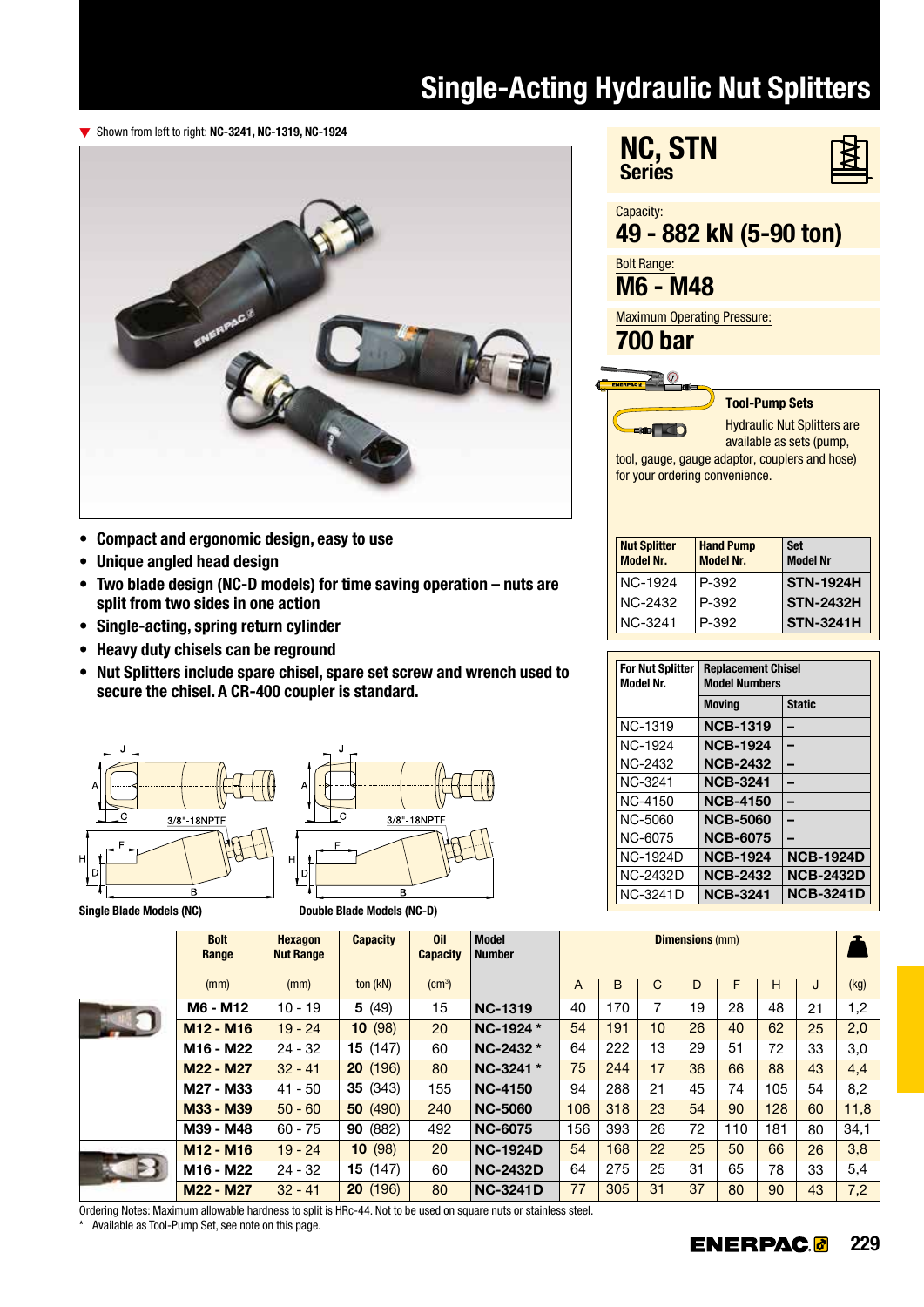# NS-Series, Hydraulic Nut Splitters



▼ Shown: NS-Series Hydraulic Nut Splitters



## Power and Precision High Performance Nut Splitter



#### Blade Cutting Depth Scale

Adjustable cutting depth scale for controlled blade extension, which avoids damage to bolt threads. The scale indicates the bolt range in metric and imperial values on

each cutting head.

- Specially designed to suit standard ANSI B16.5 / BS1560 flanges
- Single-acting (spring return) cylinder
- Tri-blade technology provides three cutting surfaces on a single blade
- Interchangeable heads provide maximum nut range flexibility
- Preset scale allows controlled blade extension, which avoids damage to bolt threads
- Grip tape and handle included for more secure manoeuvrability
- Nickel-plated cylinder body for excellent corrosion protection and improved durability in harsh environments
- Internal Pressure Relief Valve for overload protection
- CR-400 coupler and dustcap included on all models.



#### NC-Series, Hydraulic Nut Cutters

The NC-Series models are available featuring an angle-head design for 10 - 75 mm hexagon nuts.



232



#### Joint Separation Tools

FS and FSH-Series parallel wedge spreaders provide quick and easy joint separation using hydraulic or mechanical force.

Page:





◀ Heavily corroded and weathered nuts are quickly split and removed using a NS-Series Nut Splitter.